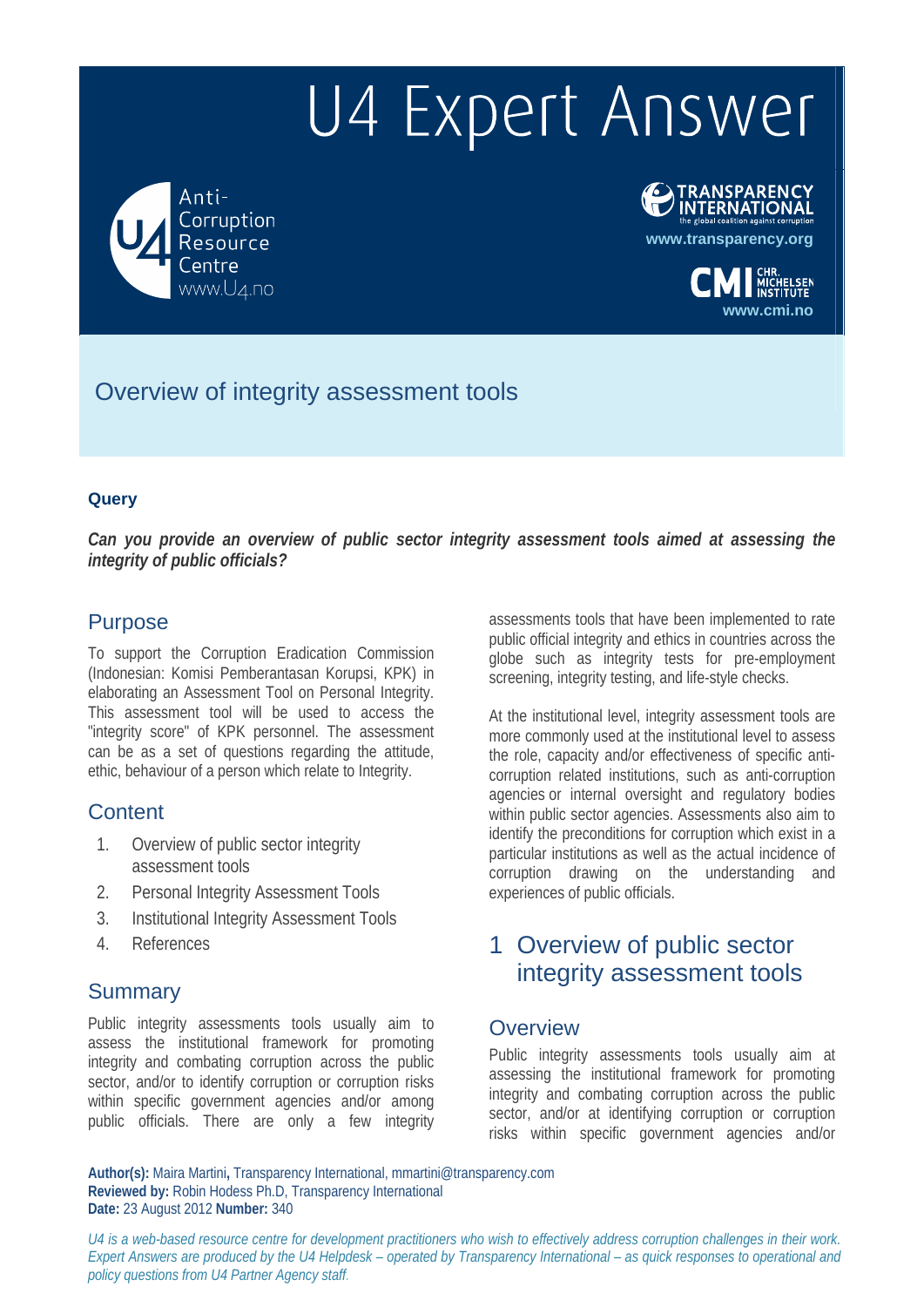among public officials. The focus of such assessments is on the broad area of public administration rather than on the delivery of public services (GATEway, Transparency International, 2011).

Assessments may be conducted internally by the government agency or externally by a third party. The great majority of integrity assessments focus on assessing the integrity of the institution as a whole rather than of individuals, including those where public officials are surveyed (e.g. public officials are asked to access the clarity of ethical guidelines and procedures, or their personal experiences with integrity building measures of the agency, etc).

This answer focuses on the different integrity assessments conducted at the individual level, those that aim to identify the ethical behaviour of selected public officials, as well as at those at the institutional level which include an assessment of public officials.

## Methods for gathering evidence

The types of data used for public integrity assessments vary according to the approach taken. Institutional approaches rely largely on legal- institutional analysis to assess the strength of the institutional framework for combating corruption, combined with interviews of public officials to evaluate how these institutions operate in practice or to validate the findings of the assessment. Some corruption risk assessments may combine focus groups, interviews/surveys with public officials, checklists and questionnaires to identify weaknesses within the organisation that could potentially offer opportunities for corruption (Transparency International, 2011).

# 2 Personal integrity assessment tools

Some countries have being testing public officials' integrity by simulating corruption opportunities (i.e. integrity testing) or checking his/her life style and background (i.e. life style check). Some types of assessment often undertaken in the private sector could also be adapted for public officials (e.g. integrity tests).

## Integrity Tests for pre-employment screening

Integrity tests are often used in the private sector for pre-employment screenings. They aimed at assessing attitudes and experiences related to a person's honesty, trustworthiness, reliability, and pro-social behavior. These tests typically ask direct questions about previous experiences related to ethics and integrity or questions about preferences and interests from which inferences are drawn about future behavior in these areas. Integrity tests thus are used to identify individuals who are likely to engage in inappropriate and dishonest behaviour at work (US Office of Personnel Management, website).

#### *Types of tests*

The most common types of integrity tests are **overt integrity** and **personality-based measures**. Overt integrity tests are designed to assess one's attitudes toward specific manifestations of dishonesty and about their past involvement in such behavior. Personalitybased measures may not contain obvious references to specific counter-productive behaviours, but its results could help shine a light on dishonest behaviour or other characteristics which could affect a person's integrity US Office of Personnel Management, website).

#### *Benefits and challenges*

There is no consensus on the benefits/reliability of such assessments. Nevertheless, in the private sector, where the tool is frequently used, some studies have demonstrated that they may have a positive impact on a number of organisational outcomes such as performance, difficulties in dealing with supervision, among others. It may also reduce business costs by identifying individuals who are less likely to be absent or engage in wrongdoings. Another advantage identified is that those tests send the message to applicants that integrity is an important value within the organisation (Barrett, 2000; US Office of Personnel Management, website).

The main challenge in conducting such assessments relates to the reliability of the responses. Individuals tested may respond in the way they are expected rather than how they really are. Other critics of integrity tests state that tests may violate legal and ethical standards of privacy, particularly because they often include personal questions which are not directly related to job performance (US Congress, 2000).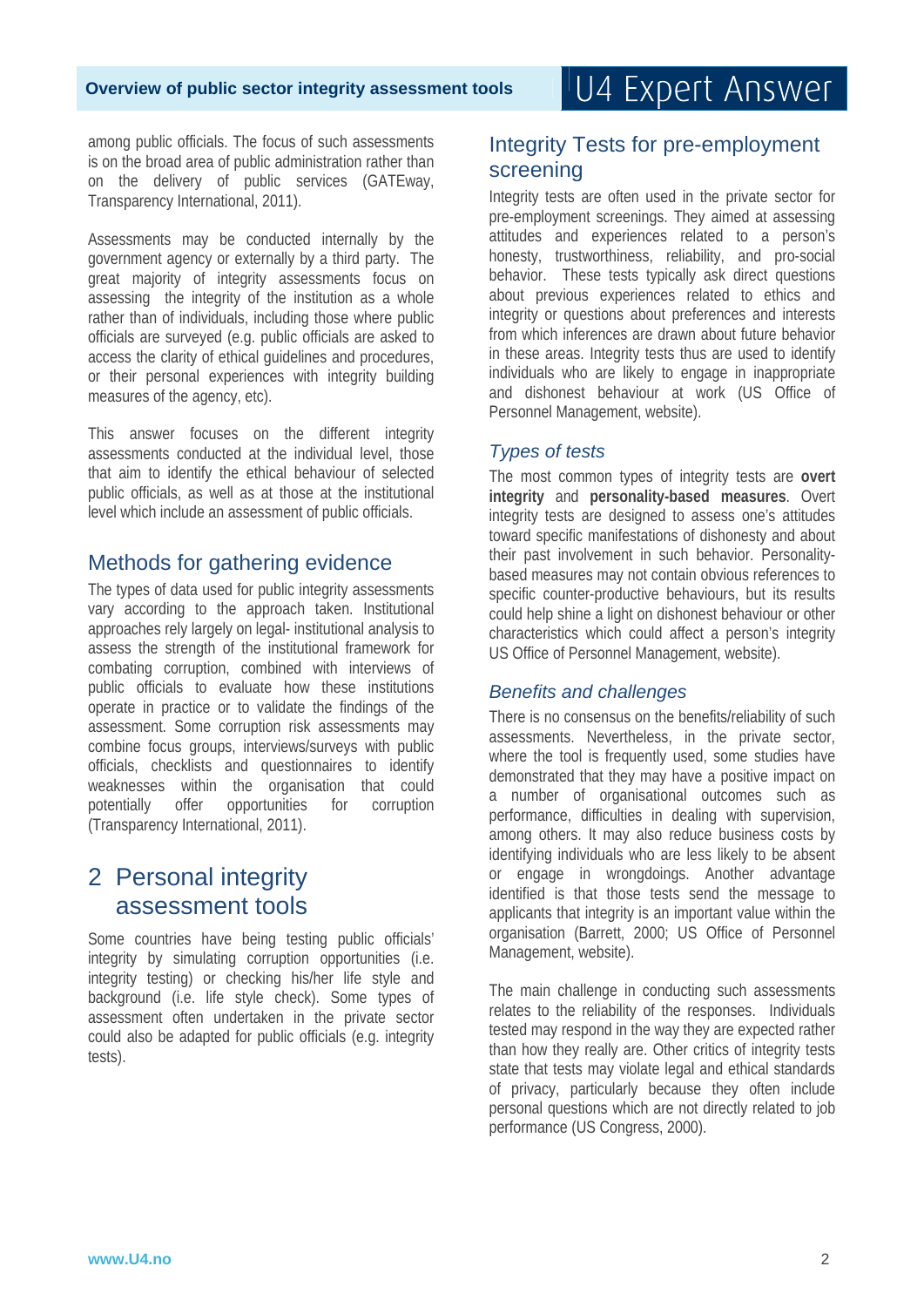With regard to the public sector, there is little information on successes/challenges of this approach as a tool to enhance integrity and prevent corruption within government agencies.

#### *Integrity tests in practice: country example*

In the Netherlands, anyone nominated for appointment to a position involving policy-making in the financial sector must be submitted to an integrity test. The test involves questions related to criminal antecedents, business-related financial antecedents, and supervisory and tax administrative antecedents. The questions can be accessed at

http://www.afm.nl/~/media/files/formulieren/meldingsformulier en/integrity\_test.ashx

The Essex Centre for the Study of Integrity developed an online integrity survey. The survey intends to analyse the integrity of individuals compared to the results of average British citizen. However, the survey could be adapted for other situations, including for assessing public officials' integrity.

Questions include daily-life situations, such as whether one finds justifiable to buy something known to be stolen, or lying in someone's own interest.

The test can be accessed at: http://www.essex.ac.uk/government/documents/integrity\_test. pdf

## Integrity testing

Another tool used in a few countries for assessing the integrity of public officials is referred to as **Integrity testing**. They can be conducted as a random check in a given agency or targeted at specific officials suspected of corruption. According to the OECD, "Integrity testing" is a tool by which public officials are deliberately placed in potentially compromising positions without their knowledge, and tested, so that their resulting actions can be scrutinised and evaluated by the relevant authorities (OECD, 2005: 68). There are two possible types of integrity tests: (i) random, which applies to any of official in any government agency/unit; (ii) targeted, which applies only to officials suspected of corruption (OECD, 2005).

For example, an official may be offered what appears to be a genuine bribe, in realistic circumstances, by a person acting as a member of the public, while under surveillance by the official's employer or a lawenforcement or anti-corruption agency. If the official

accepts the "bribe", it may be reasonable to conclude that they were corrupt, at least on that occasion (OECD, 2005).

Other integrity testing involves the tracking, surveillance and monitoring of target officials. The target official's movements, their associates, telephone calls, financial transactions, and other indicators of possible corrupt activity could be scrutinised, and the official could then be subjected to more complex tests, which are in effect undercover operations conducted against the organisation's own staff.

In some countries, this tool may require special legislation allowing it as well as special legislation allowing the use of any evidence obtained in a prosecution. Furthermore, the success of such integrity tests as a corrupt deterrent depends on the establishment of wider integrity systems to ensure that repetitions will not happen. If integrity systems are in place, such tests could be an important tool for followup and monitoring.

#### *Integrity testing in practice: country example*

In Australia for example, the Federal Government announced in March 2012 that it will introduce legislation to conduct targeted integrity tests on Commonwealth law enforcement officers suspected of corruption (Minister of Home Affairs and Minister of Justice, 2012).

The Australian Commission for Law Enforcement Integrity and agencies including the Australian Federal Police, the Australian Customs and Border Protection Service and the Australian Crime Commission will have the power to conduct such tests, which could include:

- A covert operative handing a wallet containing cash to officers and observing that correct handling protocols are observed;
- Leaving valuable goods at a simulated crime scene or suspected shipping container to test whether an officer steals the item;
- A covert operative offering a Commonwealth officer a bribe; and
- Putting false information in a database to catch a person suspected of unlawfully disclosing information.

More information is available at: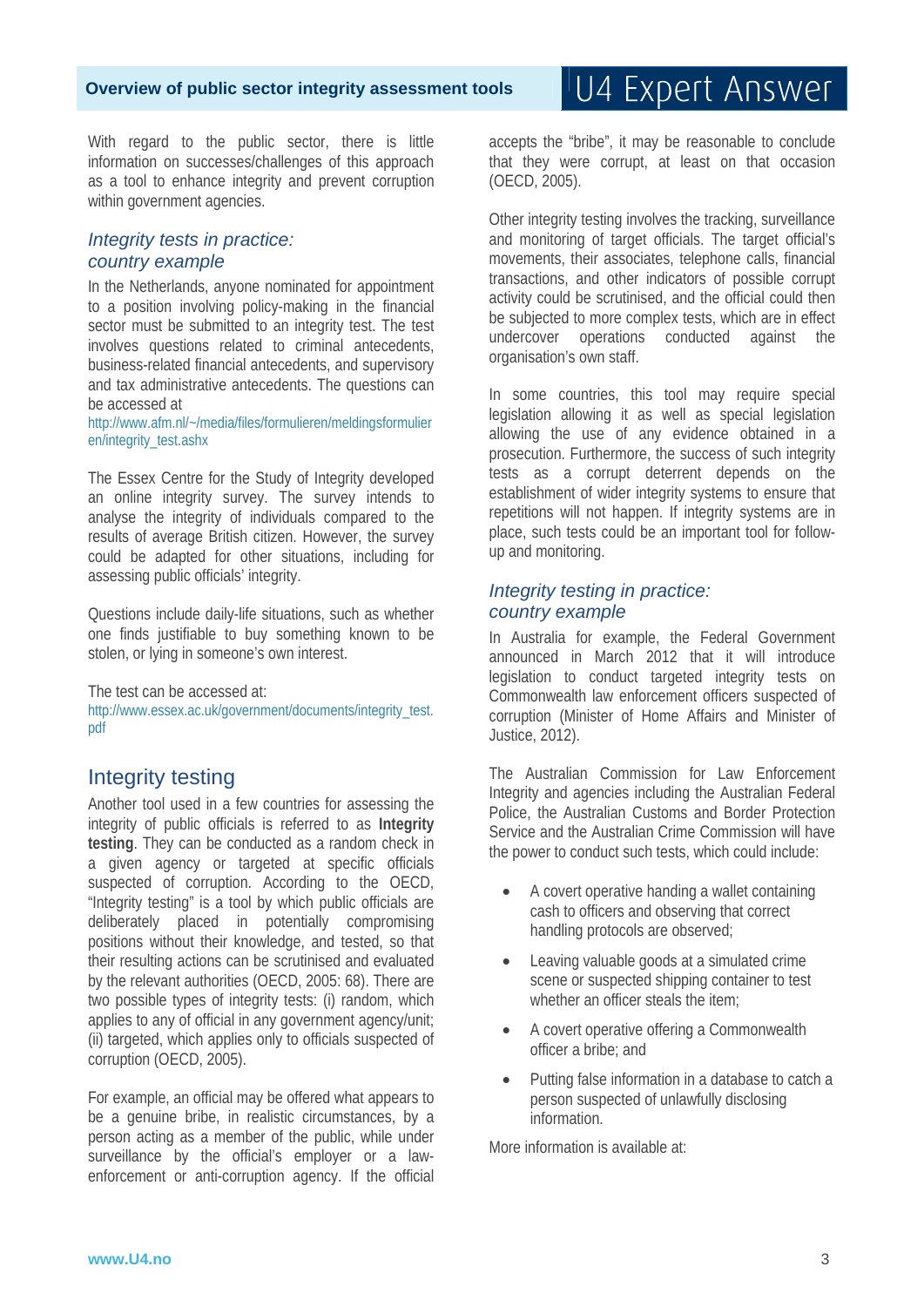#### **Overview of public sector integrity assessment tools**

# U4 Expert Answer

http://www.aph.gov.au/Parliamentary\_Business/Committees/ Senate\_Committees?url=aclei\_ctte/integrity\_testing/report/in dex.htm

#### *Life-style checks*

Lifestyle check (also called asset consistency check) is an investigation into the ways of living or lifestyle of government officials to determine consistency of such lifestyle with their income. This lifestyle check proceeds from the presumption that government officials living extravagantly beyond their means may have acquired ill-gotten wealth or are engaged in graft and corrupt practices to support such an extravagant lifestyle.

#### *Life-style check in practice: country example*

The **Philippines** has adopted such tests, initially focusing only on high-ranking government officials, with the objective of increasing transparency as well as identifying and punishing wrongdoings. In the first phase, employees of the Bureau of Internal Revenue; Bureau of Customs; and Department of Public Works and Highways were targeted.

Such checks are conducted by the Office of the Ombudsman, the Presidential Anti-Graft Commission (PAGC), and by the Transparency Group in the Office of the Presidential Chief of Staff and involves six phases: (i) Identification of targets/subjects; (ii) Data Gathering; (iii) Confirmation/Validation; (iii) Factfinding/Case building; (iv) Formal preliminary investigation; (v) Filing of petition/information in court.

The PAGC has also developed a Handbook for civil society and citizens in general to assist in the conduction of such checks.

The Handbook can be accessed at http://gateway.transparency.org/tools/detail/432

More information on life-style checks in the Philippines is available at:

http://www.worldbank.org/socialaccountability\_sourcebook/R egional%20database/Case%20studies%20on%20social%20 accountability.pdf#page=104

# 3 Institutional integrity assessments tools

#### Types of assessment

Institutional assessments aim at assessing the role, capacity and/or effectiveness of specific anti-corruption related institutions, such as anti-corruption agencies or internal oversight and regulatory bodies within public sector agencies. Several assessments also aim to identify the preconditions for corruption which exist in a particular institutions as well as the actual incidence of corruption (Transparency International, 2011). Finally, institutional assessments may also look into organisational culture and ethics in the public sector. This involves reviewing values, behaviours and specific individual actions to identify corruption risks and potential conflicts of interest among public officials.

Institutional assessments can be (i) internally-driven (self-assessment) conducted within the organisation/agency; or (ii) externally-driven, conducted by independent evaluators.

### Institutional-level assessment tools: country examples

There are many examples of country level assessment tools that have been implemented to assess public sector integrity at the institutional level. Transparency International's GATEway website has compiled some of these tools, including:

#### *Corruption risk assessment at the institutional level in the Republic of Moldova*

The objectives of Corruption Risk Assessment are to identify the institutional factors that favour or might favour corruption, and to draw up recommendations on how to eliminate or diminish them. The assessment is conducted in three stages:

- assessment of preconditions, including the analysis of the legal framework, analysis of vulnerable activities (e.g. collection of payments, granting permissions, etc), organisation structure, and of other regulations guiding the behaviour of employees (e.g. Codes of Conduct);
- (ii) assessment of corruption risks as such, including the investigation and identification of risks through an **assessment of employees'**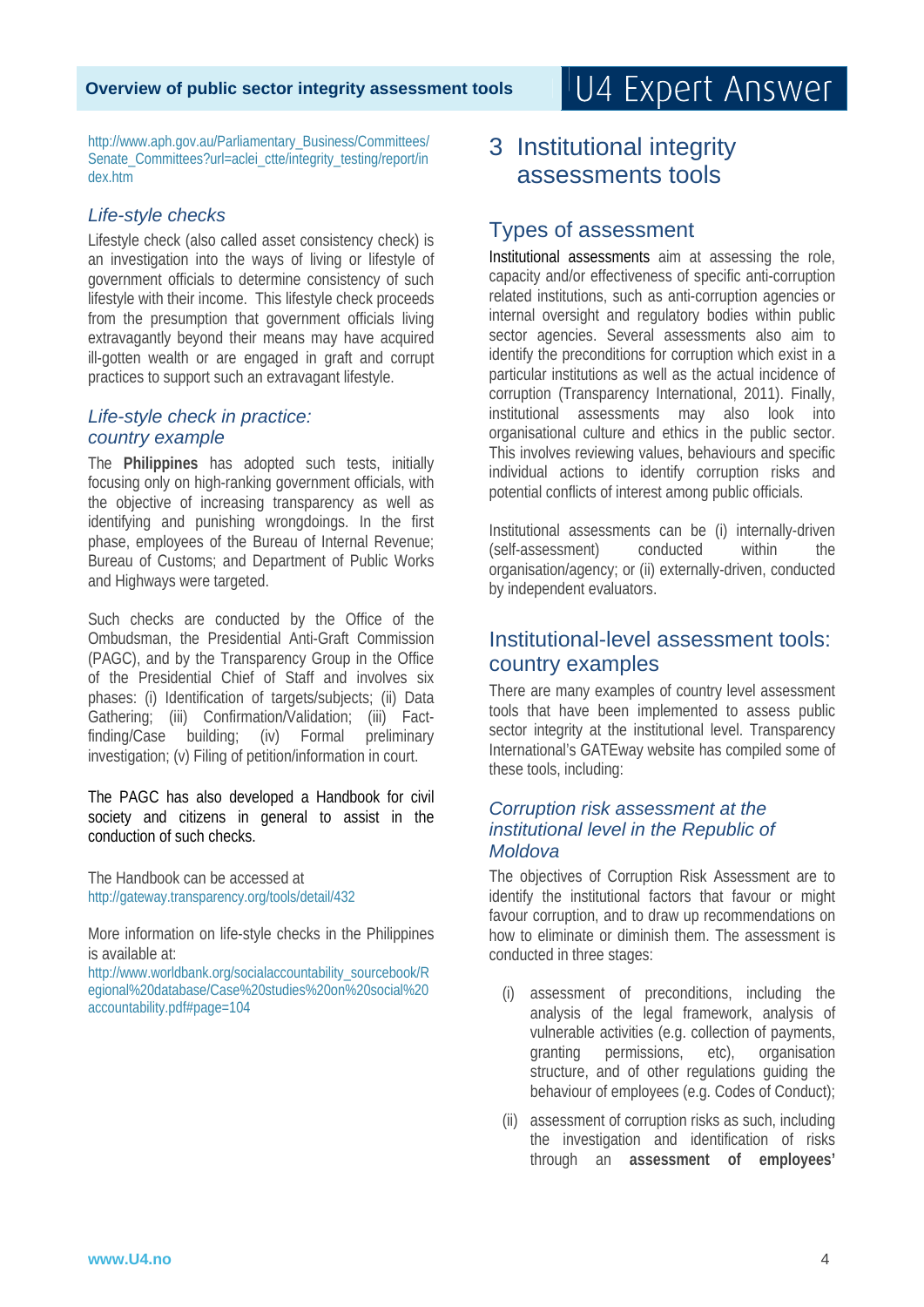**resistance against corruption risks** (e.g. familiarity of employees with regulations, integrity in the selection of personnel, regulations on gifts and additional income, etc), a questionnaire to officials, and the analysis of concrete corruption cases. At this stage, it is worthwhile highlighting the questionnaire to the employees of the institution: the questionnaire includes questions on conflict of interest, discretion, supervision and accountability, undue influence, perceptions on the integrity of colleagues, among others. The assessment also provides a guideline for interpreting the answers given by public officials – for example: if the answer to questions regarding the 'private use of goods and services' (questions 42-44) is "no" or "I don't know", it possibly means that the threshold against improper appropriation of goods and services is too low.

(iii) The last stage involves the drafting of an Integrity Plan based on the findings of the other previous stages. The Integrity Plan represents a detailed action plan regarding the prevention of corruption within the institution.

More information on the methodology of the Moldovan Corruption Risk Assessment is available at: http://www.coe.int/t/dghl/cooperation/economiccrime/moneyla undering/projects/molico/AC/Output1.6/912%20MOLICO%20 Nat%20%20Legisl%20\_methodology%20of%20corruption%2 0risk%20assessment.pdf

#### *Survey of public sector employees' awareness of misconduct and reporting obligations in Australia*

The Corruption and Crime Commission recently undertook a survey of public sector employees' awareness of misconduct risks and reporting obligations.

The survey comprised a number of situations where the reader was required to decide whether or not the behaviour described was misconduct and to comment on their awareness of their own and their agency's reporting obligations.

The questionnaire can be accessed at:

http://www.ccc.wa.gov.au/PreventionAndEducation/Resource s/Documents/Answers%20to%20Questions%20Public%20S ector%20Misconduct%20Survey%202012.pdf

#### *Integrity development review in the Philippines*

Integrity Development Review (IDR) is a preventive measure against corruption under the responsibility of the Office of the Ombudsman. Although not directly focusing on staff integrity, it entails a systematic assessment of the agency's corruption resistance mechanisms and its vulnerabilities to corruption, which may have an impact on staff's integrity.

The framework builds on the Corruption resistance Review (CRR) approach developed by the Independent Commission Against Corruption of New South Wales and the Corruption Vulnerability Assessment (CVA) tool adapted from the Office of Management and Budget. The CRR helps agencies assess their level of corruption resistance and progressively develop and implement corruption prevention measures to meet certain standards of organisational integrity. CVA determines the susceptibility of agency systems to corruption and examines the adequacy of safeguards to forestall wrongdoings.

The **Corruption Resistance Review** is the first phase of the Integrity Development and is divided in three stages:

- The first stage is the Integrity Development Assessment, a self-assessment undertook in a focus group discussion where participants (public officials) are requested to rate the efforts of their agency to put in place measures to curb and prevent corruption. It does not, however, measure or determine incidences of corruption.
- The review includes the analysis of (i) leadership; (ii) code of conduct; (iii) gifts and benefits Policy; (iv) human resource management: Recruitment, Selection and Movement of Personnel; (v) performance management; (vi) procurement management; (vii) financial management: budgeting, accounting, cash handling; (viii) whistleblowing, internal reporting and investigation; (ix) corruption risk management; (x) interface with external environment
- The second stage entails a survey of employees with the aim of checking the deployment of integrity building measures and solicit feedback from employees on (i) their personal experiences with integrity building measures of the agency; (ii) clarity of guidelines and procedures (particularly when they serve as